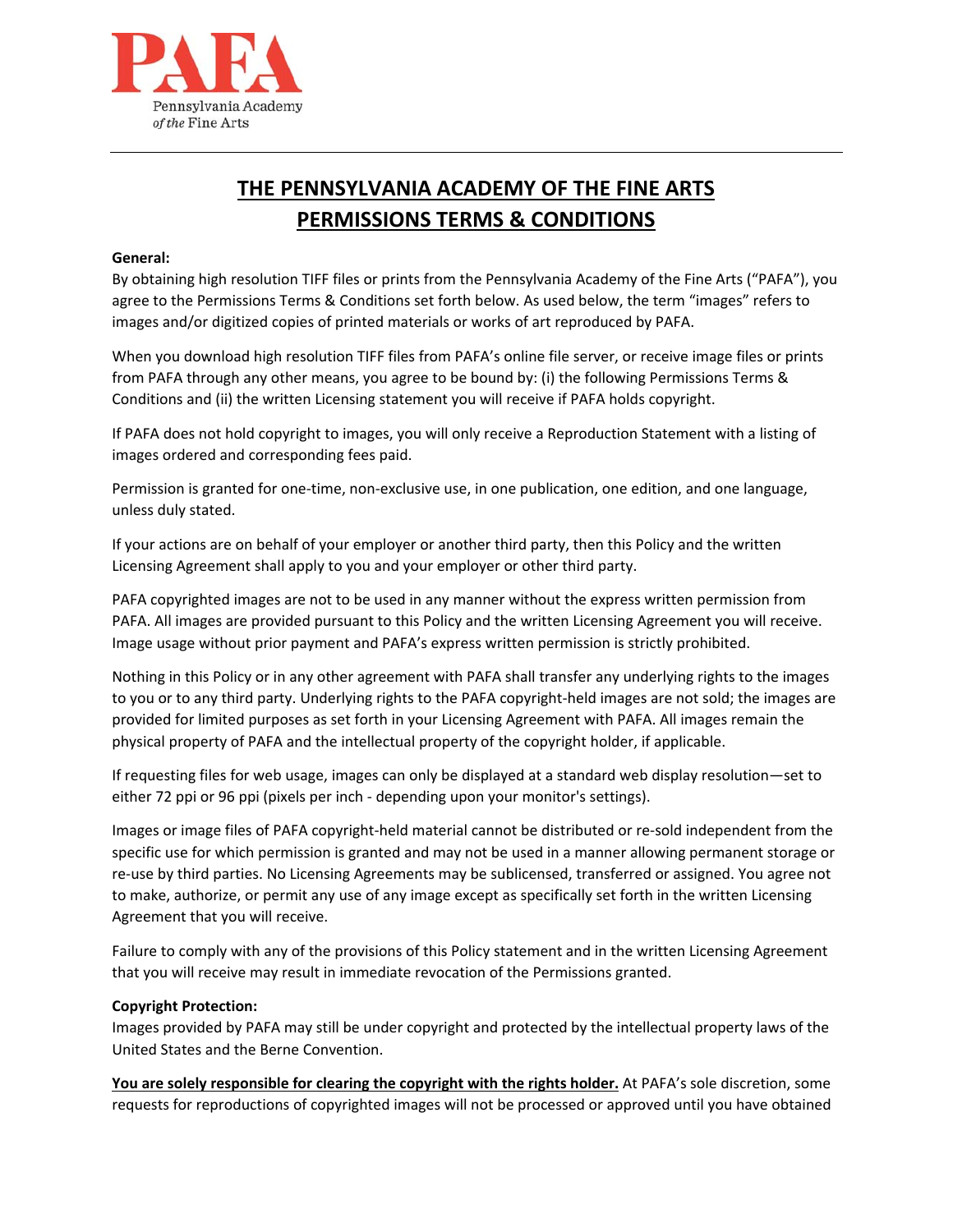

written clearance of such rights from the rights holder or you have completed to PAFA's satisfaction a "best efforts" search to locate the rights holder.

You agree to provide each reproduction of an image with a credit line that will be supplied to you.

## **Releases and Permissions:**

The rights PAFA grants to you do not include a license to any persons, places, property, or subject matter depicted in an image, which may be subject to copyrights, trademarks, rights of publicity, moral rights, property rights or other rights belonging to third parties. PAFA makes no representations or warranties that it owns or licenses any such rights nor does PAFA grant you any rights including copyright, trademarks, or rights of publicity belonging to any person, place, property, or subject matter depicted in any image. Further PAFA makes no representation or warranty as to the accuracy of any information provided with the images. You are solely responsible for determining whether your use of any image requires the consent of any third party or the license of any additional rights, and you should not rely solely on the information provided by PAFA. If you are unsure whether additional rights are needed for your use, you are responsible for consulting with legal counsel.

## **Indemnification/ Limitation of Liability:**

You agree to hold PAFA harmless from any and all claims and expenses arising from your use of an image. Under all circumstances, PAFA disclaims any and all liability in connection of your use of an image obtained through PAFA.

#### **Payment Terms:**

Digital files will not be released until full payment of PAFA's reproduction fee is received.

#### **Cancellation Policy for Images:**

There are no refunds for reproductions supplied*.* 

#### **Unauthorized Use of Images:**

In the event that you utilize any PAFA copyright-held image without, or prior to, the receipt of a written Licensing Agreement from the PAFA, or you utilize any image for any use other than that indicated on the written Licensing Agreement, including but not limited to the number of uses, the publications utilized, or the size or reproduction, PAFA may, without limiting any of its rights hereunder or at law, charge you a liquidated damages fee equal to four (4) times the licensing fee we would have charged for such use of the image.

#### **No Waiver, Complete Agreement:**

The terms set forth in this Agreement, together with the written Licensing Agreement, represent our entire agreement concerning the delivery of images to you, your review and usage thereof. All prior understandings or representations, whether written or oral, based on "industry custom" or past dealings, are hereby merged in this Agreement. No terms or conditions may be added, removed or modified unless made in writing and signed by both parties. No action of PAFA, other than an express written waiver, may be construed as a waiver of any part of this agreement, and no employee of PAFA is authorized to waive it orally. In the event PAFA waives any specific part of this Agreement, it does not mean it waives any other part.

#### **Arbitration:**

A material part of this Agreement is our mutual agreement to arbitrate disputes, except for copyright violations, which will be litigated solely in U.S. federal court. Any and all disputes arising out of, under or in